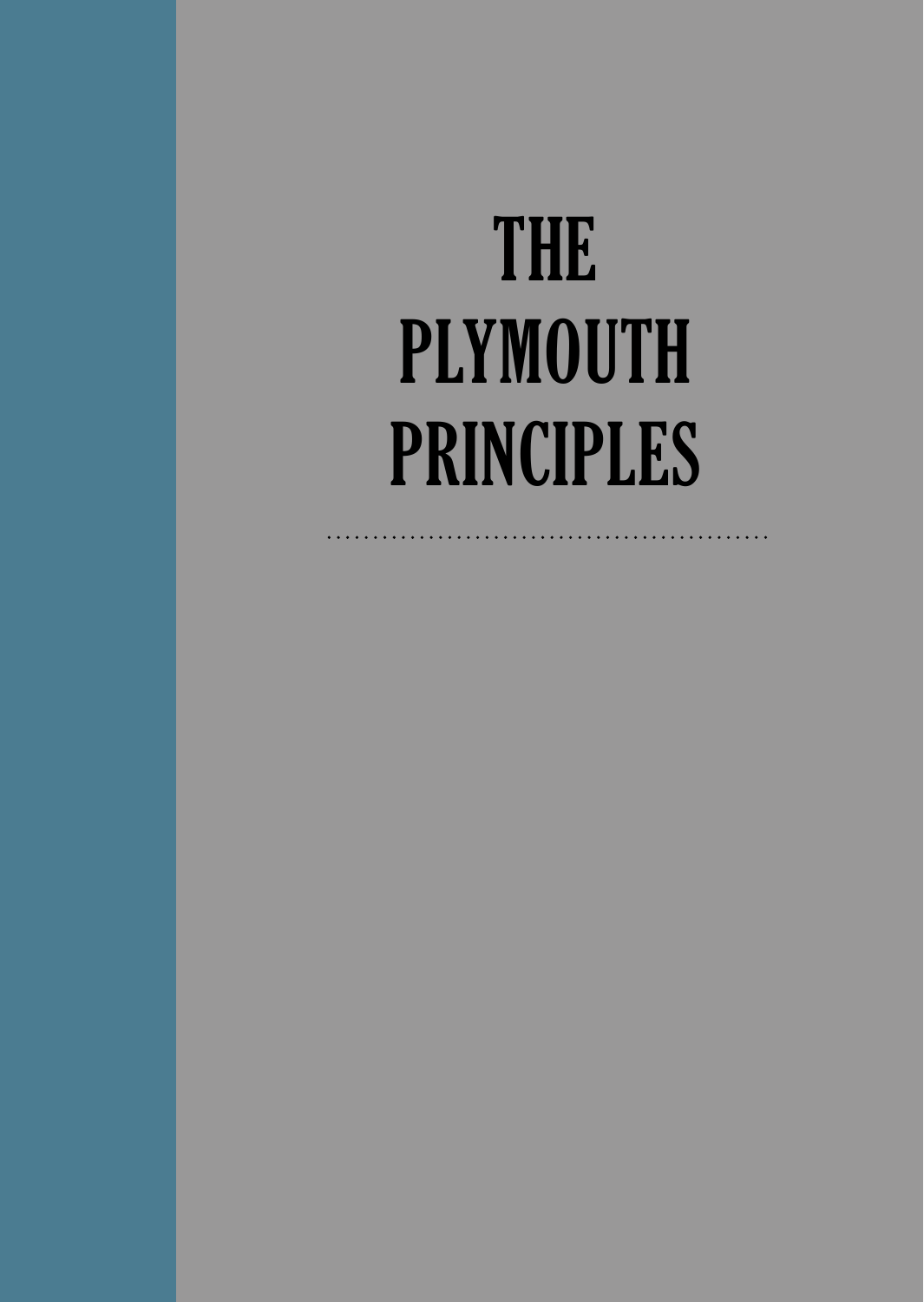In 2016, Plymouth redefined how it will go about supporting, commissioning, exploring and looking after public art in the future.

Reflecting its pioneering history to go beyond the horizon, the city commits to supporting new kinds of cultural experience in the public realm and across unconventional spaces, to nurture its producing talent, and to create opportunities for both resident and visiting artists to respond and contribute to Plymouth's built and natural environment, living culture and heritage.

This small book of principles is offered as a pocket-sized conversation starter, a reminder and a promise of how the city 'pledges to realise the ambition of the new public art plan.



Parkour across the rooftops of Plymouth, 2015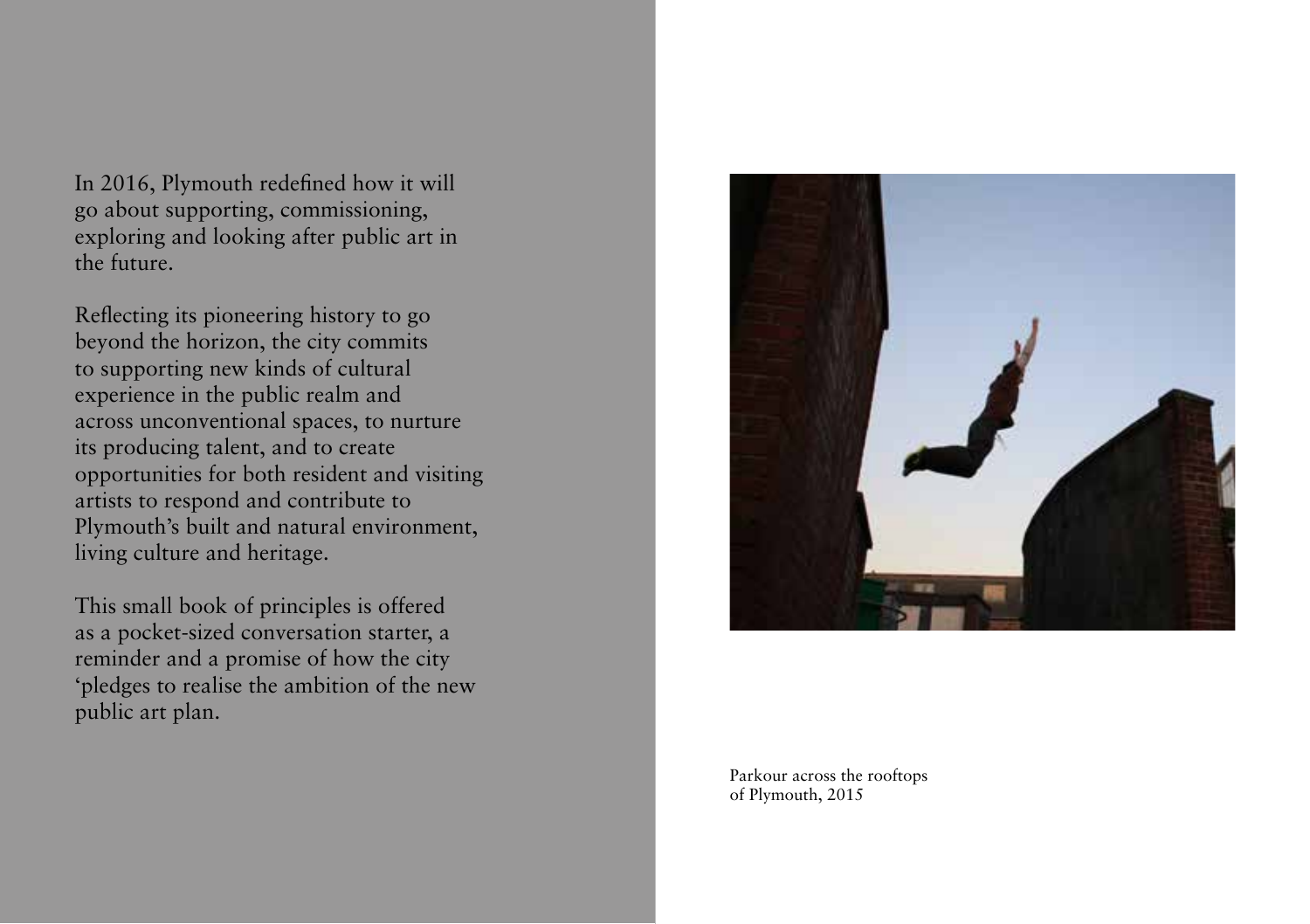# BROADEN **HORIZONS**

1.

Plymouth will commission ambitious projects that capture the public's imagination and open up the potential for personal development by tackling the most pressing issues of contemporary life, and will do so by identifying key opportunities for the city to commission landmark projects over the next five years.



Kara Walker's *A Subtlety or the Marvellous Sugar Baby* dominates the former Domino Sugar factory in Williamsburg, Brooklyn, 2014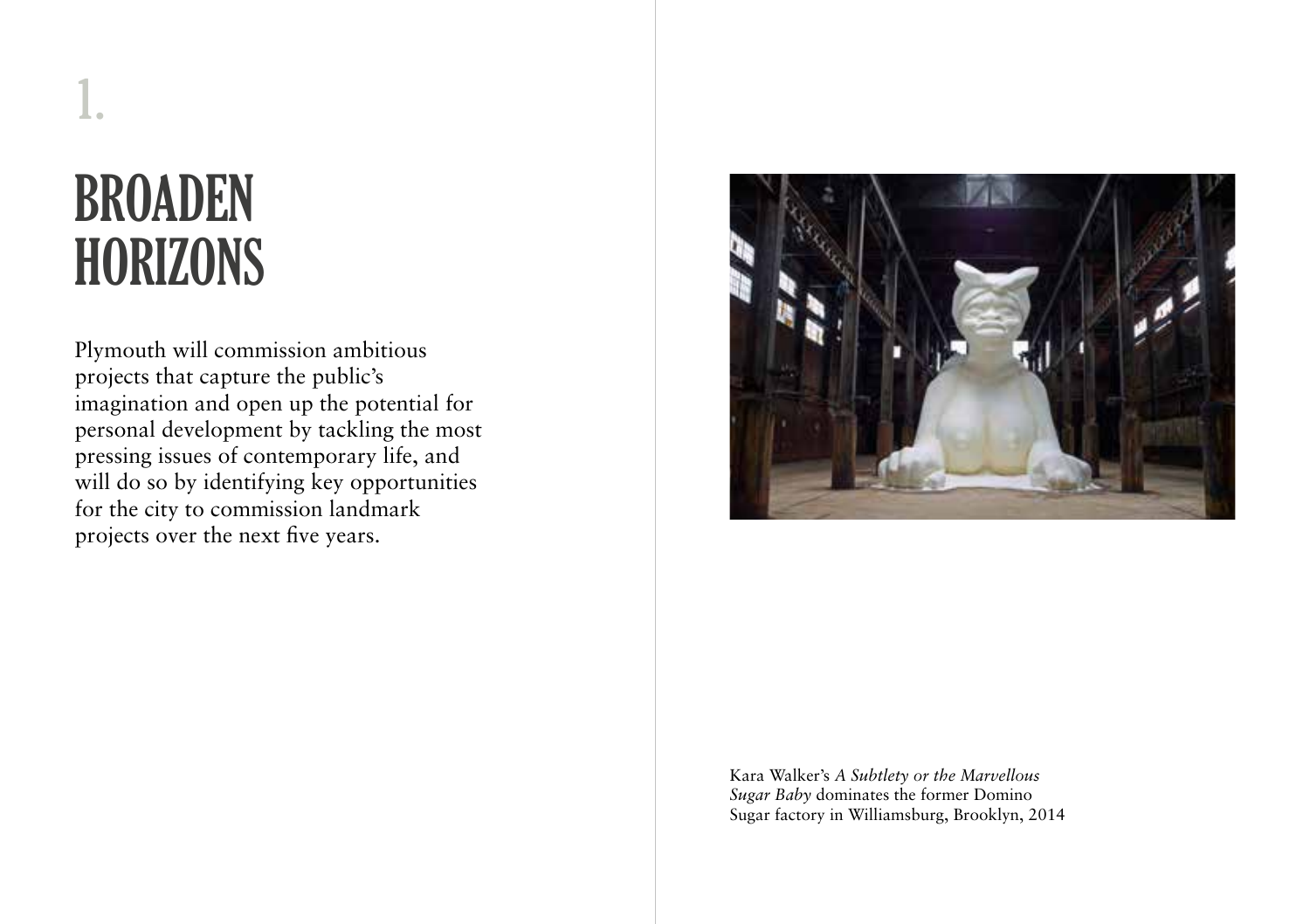# SHAKE UP **PERMANENCE**

2.

Plymouth will support and advocate for a reconsideration of the lifespan of public artworks, advocating for de-accessioning where necessary, investing in maintenance where appropriate and supporting works and projects that unfold over time, investing in deeper engagement, and appreciating that fleeting, one-off projects can also offer significant impact.



People gather at Bull Point Rugby Field, Plymouth, for an outdoor film screening of *The Dividing Line* by Mark Vernon, as part of the River Tamar Project's *It's All About the River* film festival, 2014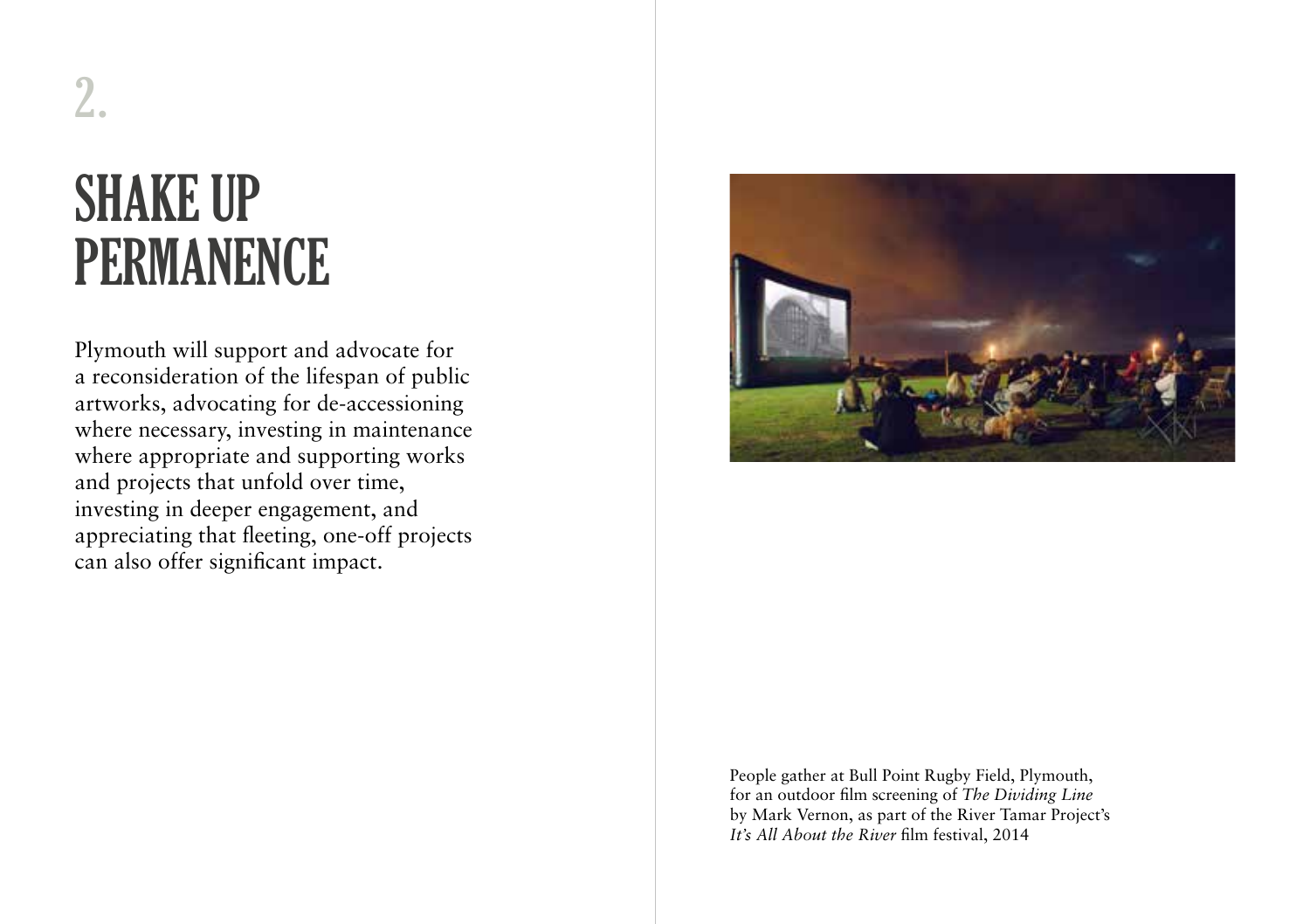# GIVE TIME

3.

Plymouth will invite artists and community stakeholders to the table as often and as early in development discussions as possible, allowing enough time for false starts, valuing slow processes as a means to build relationships and knowledge, so that an exchange of expertise might take place. The artist's process of working and developing ideas will be as valued as the final outcome.



An architectural workshop within Heather and Ivan Morison's *The Black Cloud* in Victoria Park, Bristol, 2009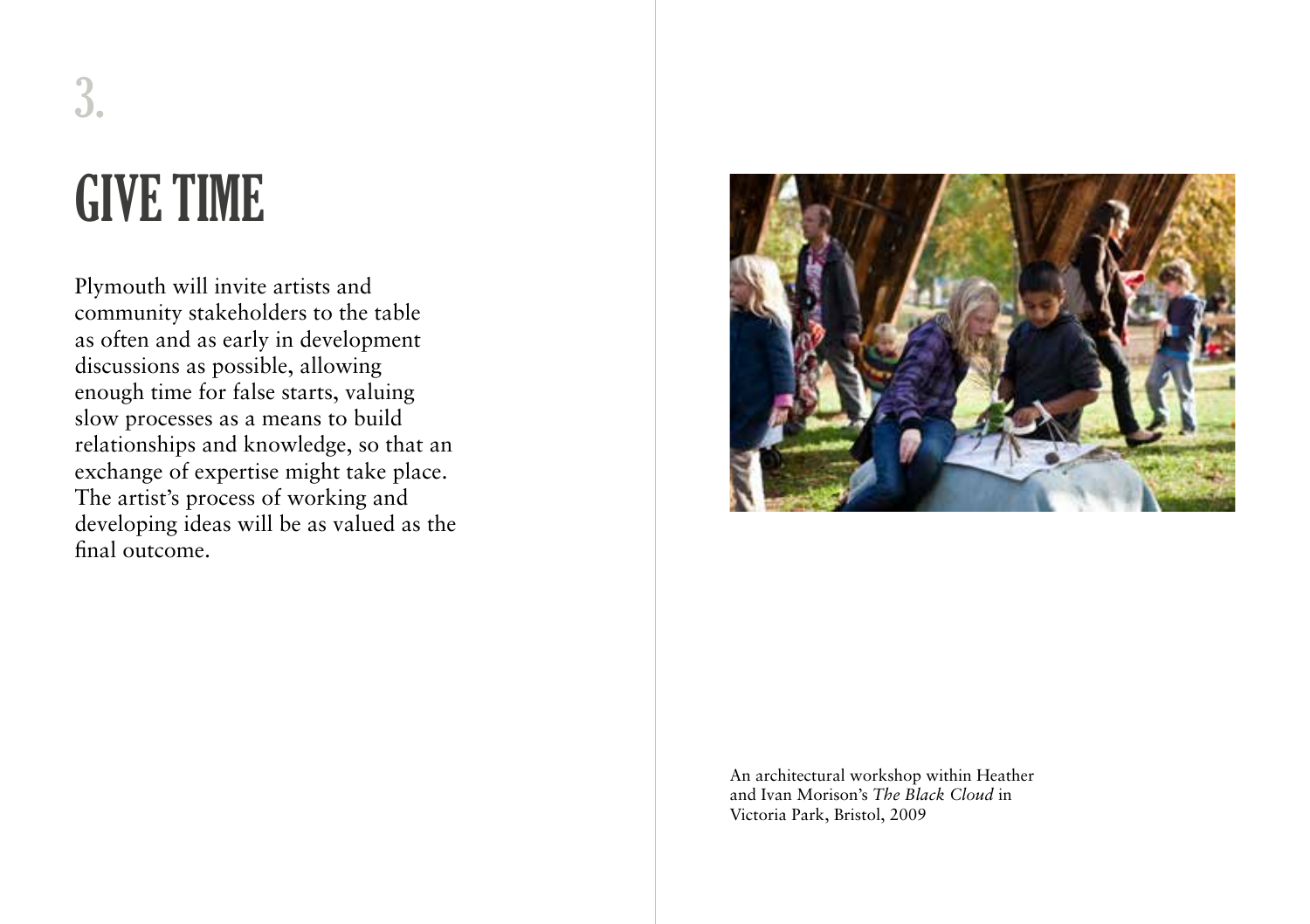# AVOID FIELDS AND JUMP FENCES

Plymouth will embrace cross-art form commissioning in public art, moving beyond an emphasis on permanent sculpture or architectural embellishment to promote the possibilities for different types, forms and timespans for the arts in the public realm.



Theaster Gates' *Sanctum* rises within the ruins of Temple Church, Bristol, 2015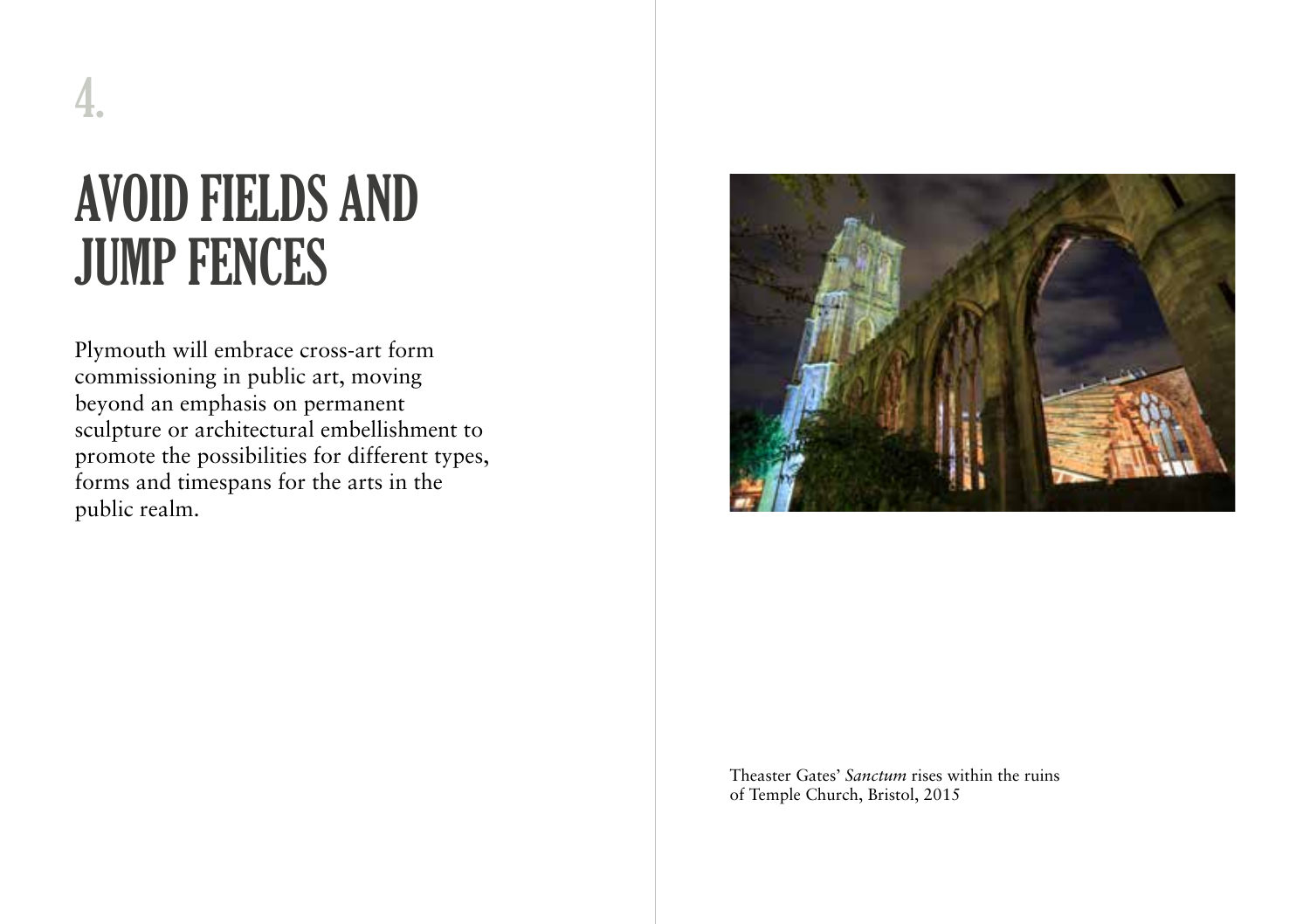# LISTEN TO YOUNG VOICES

5.

Plymouth will create opportunities for children and young people to contribute to the city's living culture, built and natural environment through their involvement with the making, shaping and commissioning of public art and the public realm.



Young contributors to Alex Hartley's *NowhereIsland* constitution, 2012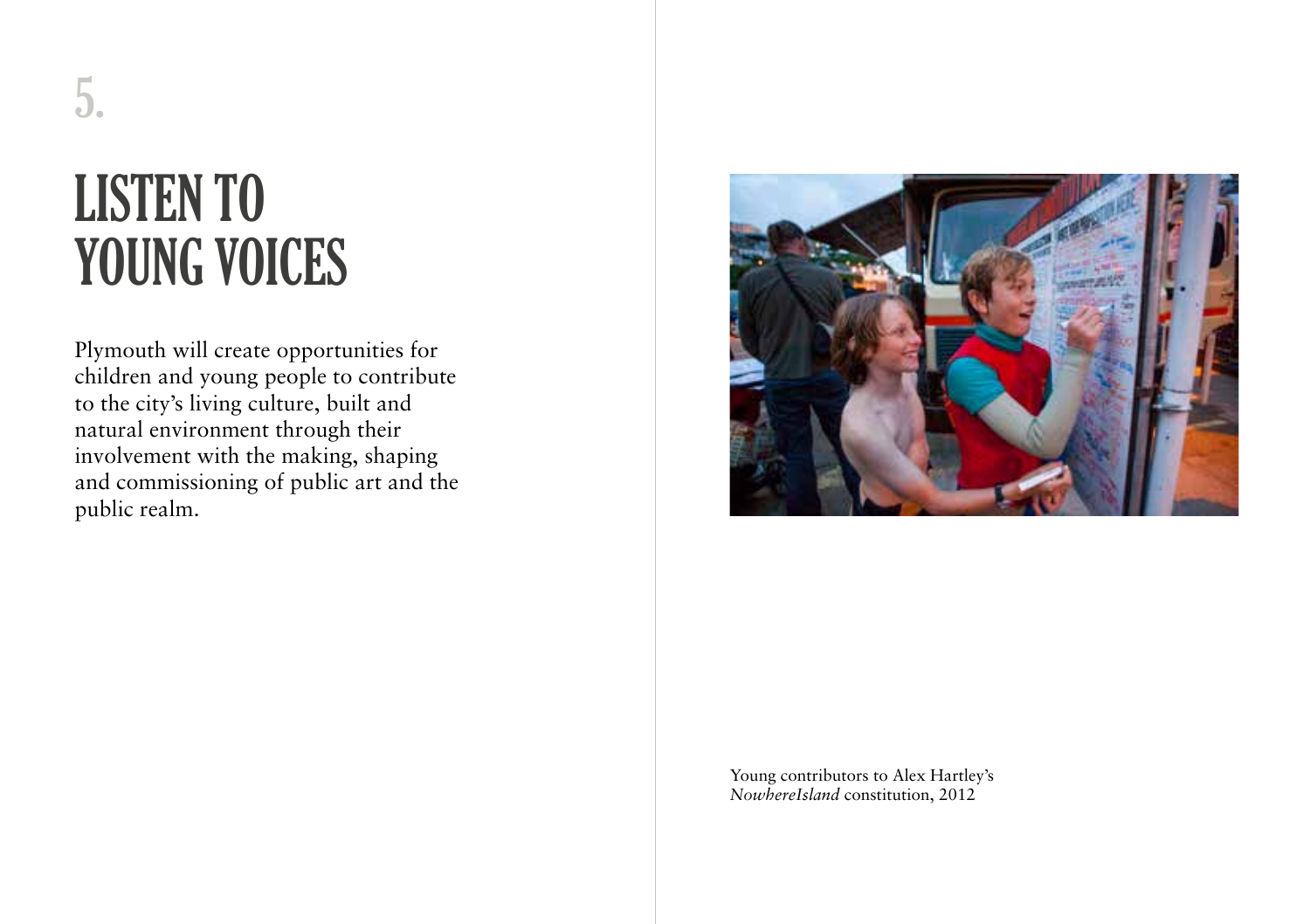## TEST AND STRETCH THE POSSIBILITIES OF THE DIGITAL

Plymouth will test out new artistic approaches to digital media to capture, extend, enhance and enrich the experience of place, supporting new collaborations between creative agencies, designers and researchers, and artists, participants and companies across the city.



A young participant documents her journey through Manchester as part of Blast Theory's *My Neck of the Woods*, 2013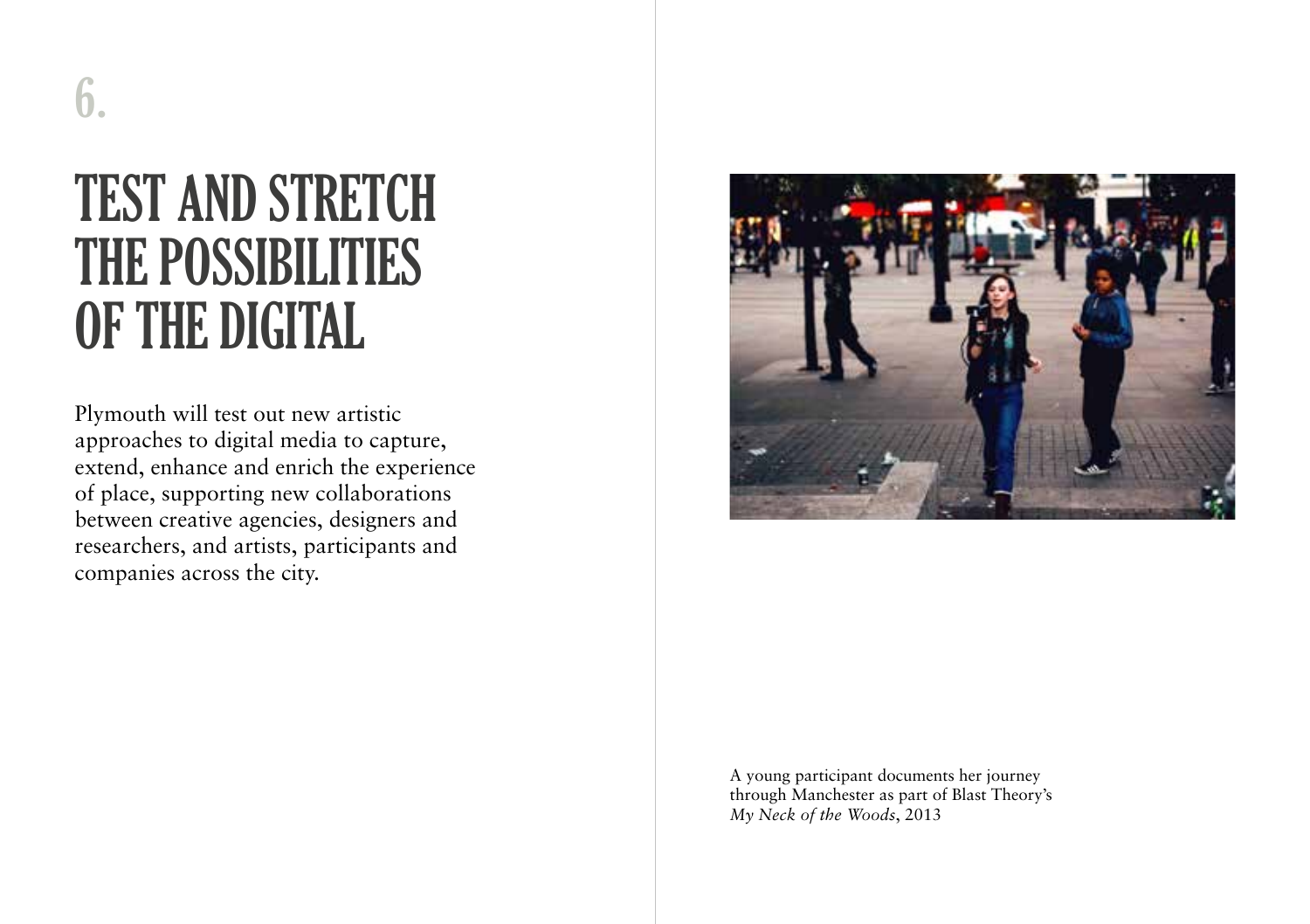## GROW PRODUCING, AS WELL AS ARTISTIC, TALENT

Plymouth will invest in its producing and curatorial talent across the city to bring ambitious new public art projects to fruition and to ensure that local knowledge is sustained, with the added benefit of creating new income streams for local arts organisations and initiatives.



As part of Plymouth's largest participation project with young people, *The World at Your Feet* performance at Royal William Yard formed part of the wider Cultural Olympiad programme, 2012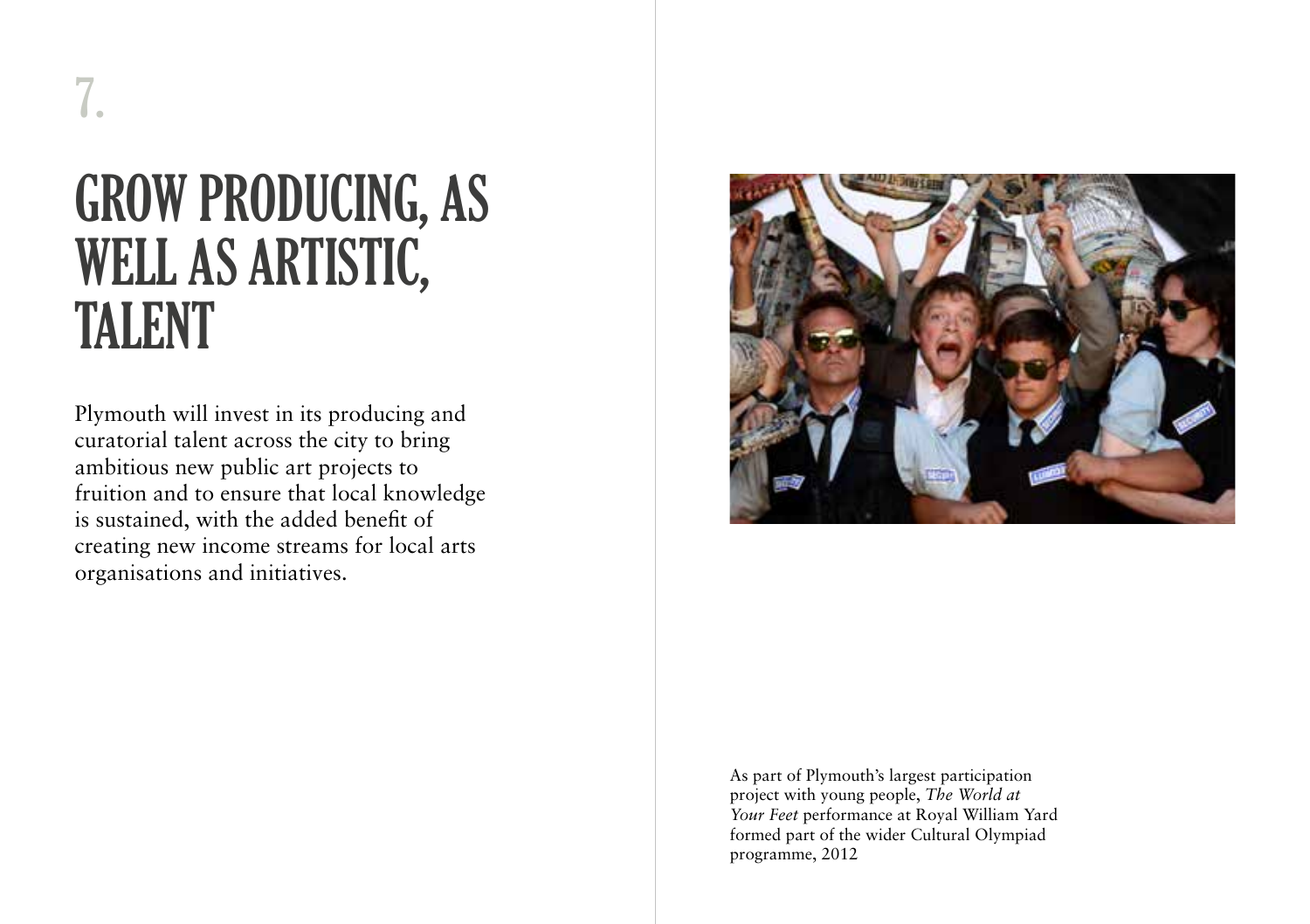# INVEST WISELY

8.

Plymouth will pioneer a new policy for public art funding, pooling public art funds for use in the commissioning of public artworks and activities across the city, and supporting training opportunities and emerging artists and producers, whilst maintaining a set of existing public art assets, as well as supporting more ambitious and sensitive proposals for projects through Section 106 planning conditions.



BC System offer their services as public art providers through the creation of a cumulative series of public art proposals for Bristol, 2013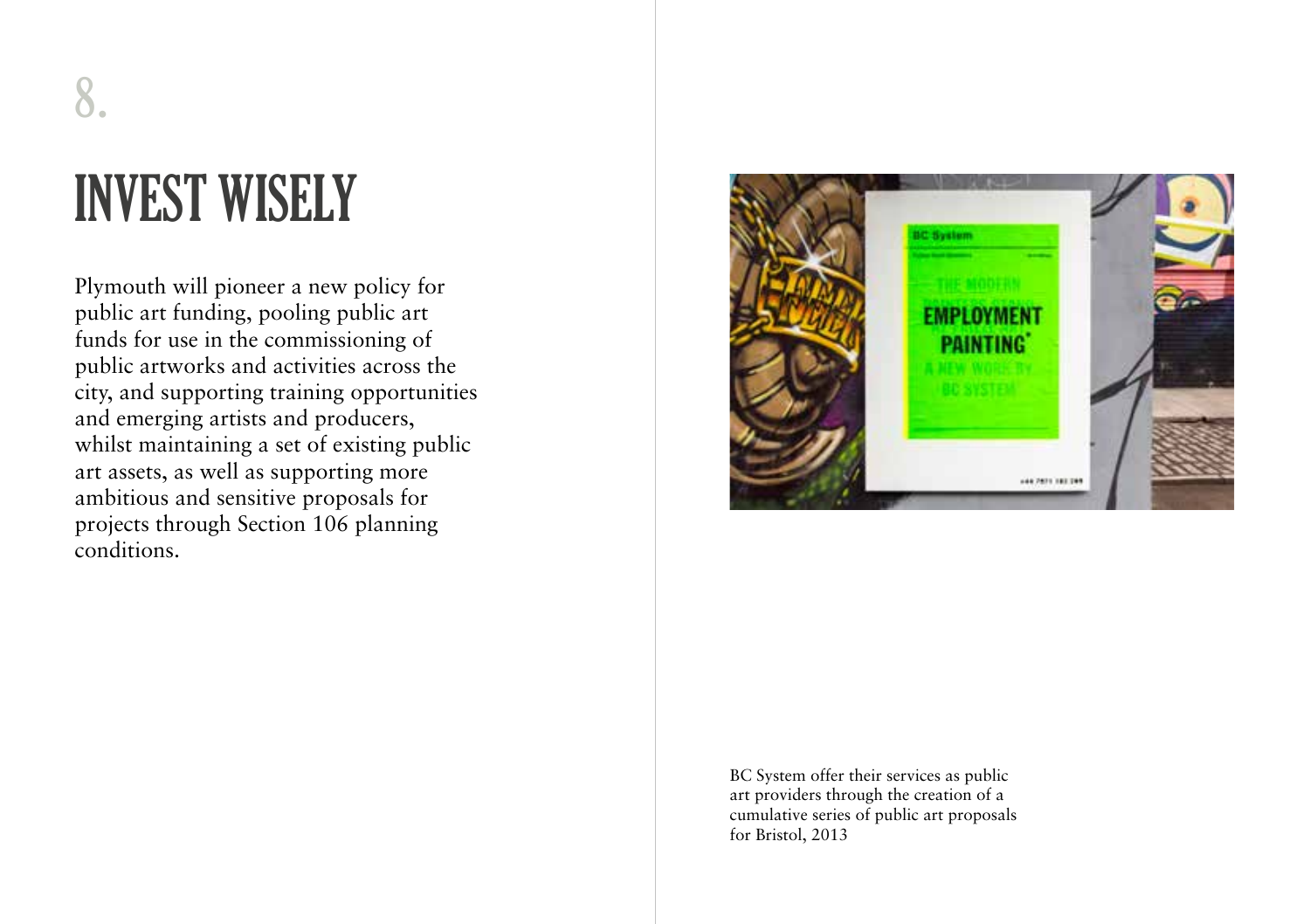# **PROMOTE** GENEROUSLY, OWN **CAUTIOUSLY**

9.

Plymouth will support a culture of co-production and collaboration through work in the public realm, fostering a culture of generosity between organisations and sharing of data and skills, whilst being careful about maintaining quality and integrity.



*Tombstone [let's get over this]* by Keith Harrison at Prime Skatepark, Plymouth. Part of the *Acts of Making* Festival, 2015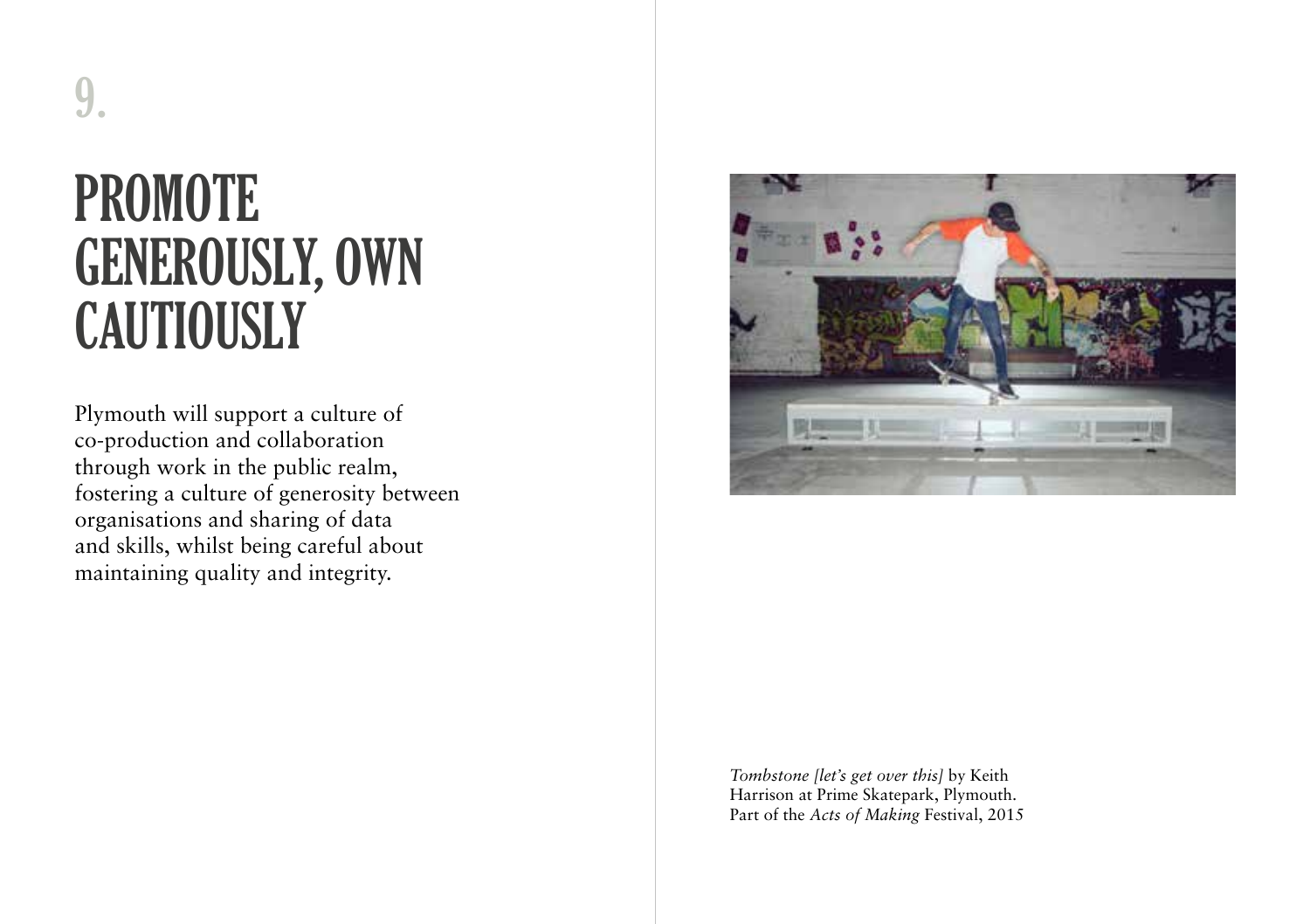# PASS ON

10.

Plymouth pledges to pass on information, evaluation outcomes and data to other cities so that the city acts as a test-site as well as a pioneer in the exchange of learning and skills in the support of progressive public art.



Edson Burton takes visitors to Theaster Gates' *Sanctum* on a storytelling journey through time during one early morning in Bristol, 2015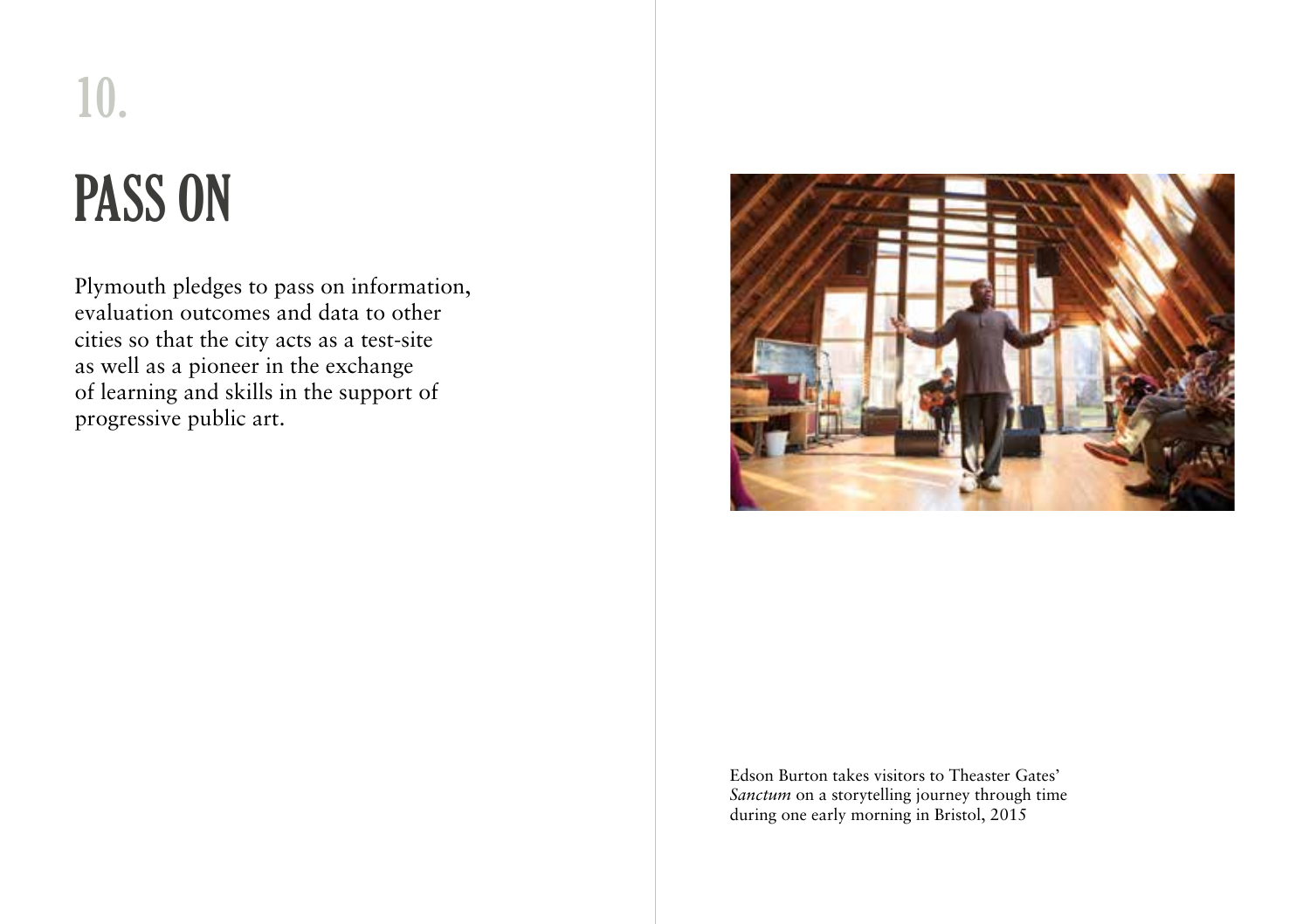# MAKE MAKING VISIBLE

Plymouth will take pride in opening up the working process of artists, where appropriate, to create a greater understanding and ownership for arts in the public realm, and where appropriate allowing participatory processes to be evident in the presentation of the work.



A member of *Crazy Glue* gets to grips with hot forge work as part of a sculptural project with artists Thrussell and Thrussell. Saltram, Plymouth, 2014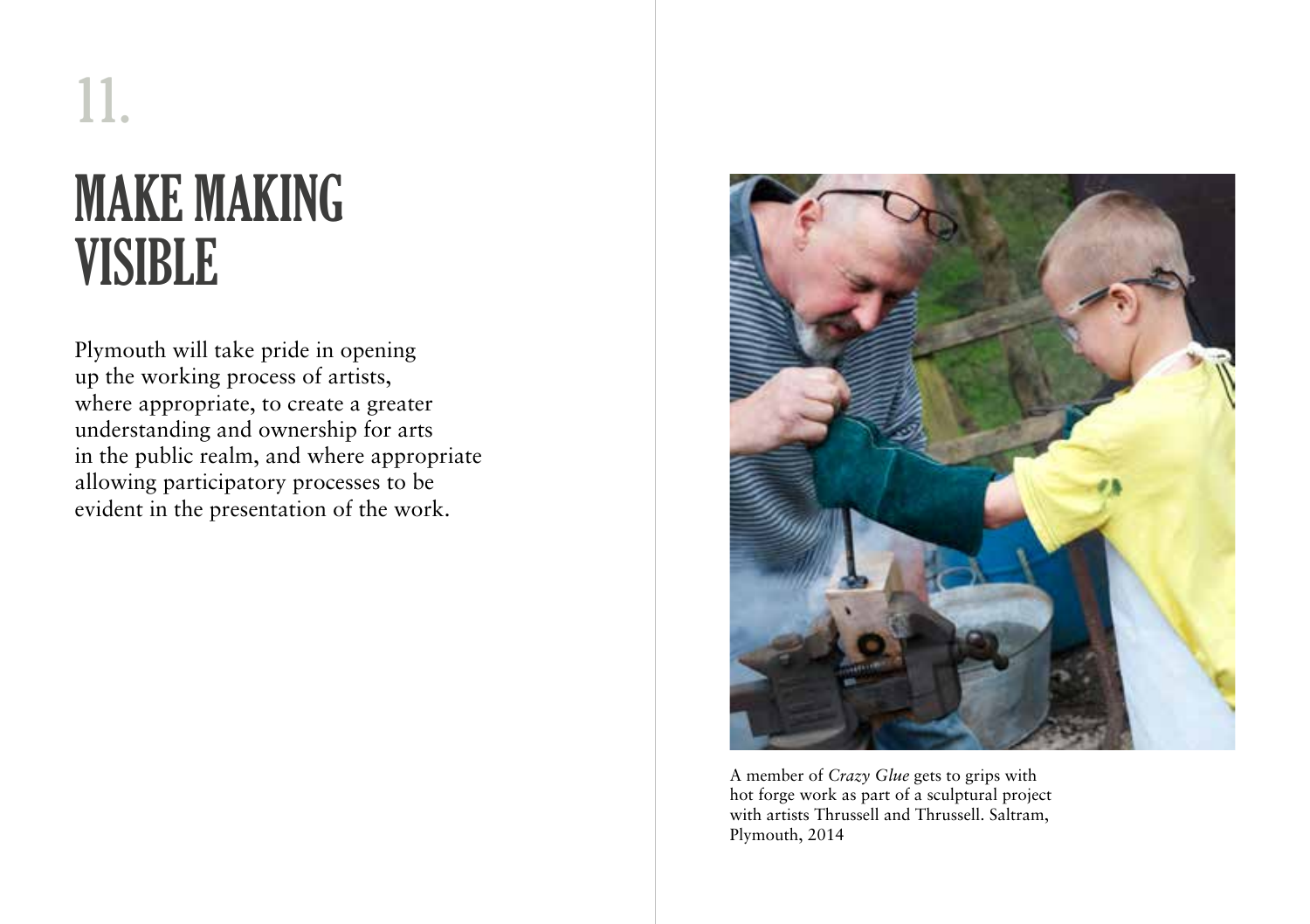

Tim Etchells' neon text work *Revolution* lights up Plymouth Arts Centre as part of his solo exhibition *For Now*, which extends beyond the galleries, 2015

#### **Photo credits**

Parcour image:

- 1 Courtesy of Creative Time, US. Photo: Jason Wyche
- 2 Courtesy of the River Tamar Project, UK. Photo: Dom Moore
- 3 Courtesy of Situations, UK. Photo: Claire Doherty
- 4 Courtesy of Situations, UK. Photo: Max McClure
- 5 Courtesy of Situations, UK. Photo: Max McClure
- 6 Courtesy Blast Theory, UK
- 7 Courtesy of The World at Your Feet Partnership, UK. Photo: Kevin Clifford
- 8 Courtesy of Situations, UK. Photo: Max McClure
- 9 Courtesy of the Crafts Council, UK. Photo: Dom Moore
- 10 Courtesy of Situations, UK. Photo Max McClure
- 11 Courtesy of Take a Part, UK. Photo: Gemma Ward Opposite: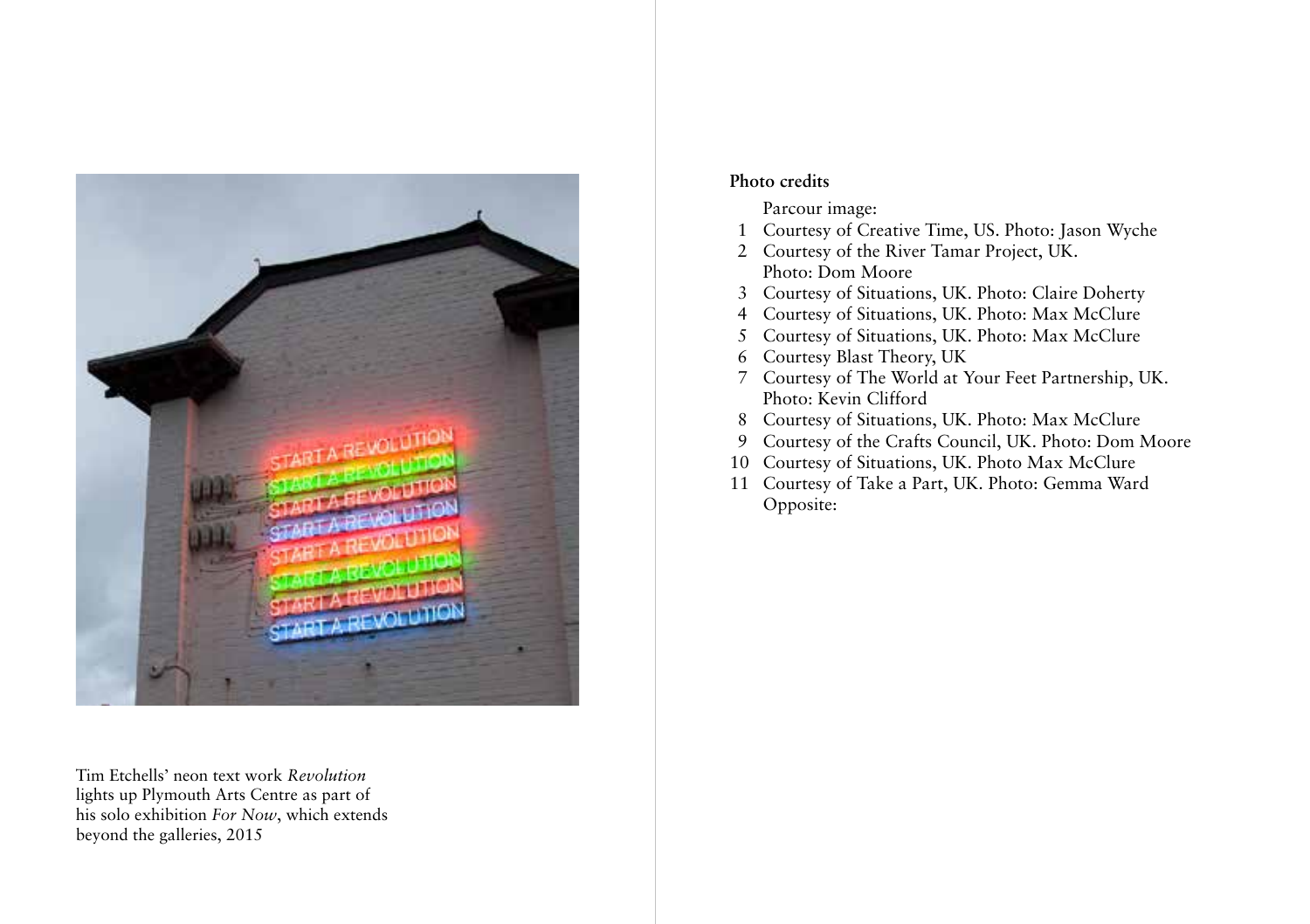The Plymouth Principles was created with the help and support of staff at Plymouth City Council and representatives from the following organisations:

**Flameworks Creative Arts Facility High View Primary School KARST Peninsula Arts Plymouth Arts Centre Plymouth College of Art Plymouth Culture Plymouth University Ocean Studios Radiant at Effervescent Take A Part The Alamo Project Theatre Royal Plymouth Visual Arts Plymouth** 

With thanks to those artists, producers and organisations who have given their permission for us to illustrate the principles with examples of their work.

Designed by Thirteen.co.uk

Produced by Situations

Supported by Arts Council England, Plymouth Culture and Plymouth City Council



Published by Plymouth Culture and produced by Situations in March 2016 to coincide with the launch of the Public Art Plan for the city of Plymouth. This set of eleven principles forms the basis of the strategic development of public art and arts in the public realm in Plymouth over the next five years.

© Situations, Plymouth Culture and Plymouth City Council 2016

Join the conversation: @SituationsUK @PlymouthUK2020 #publicartnow